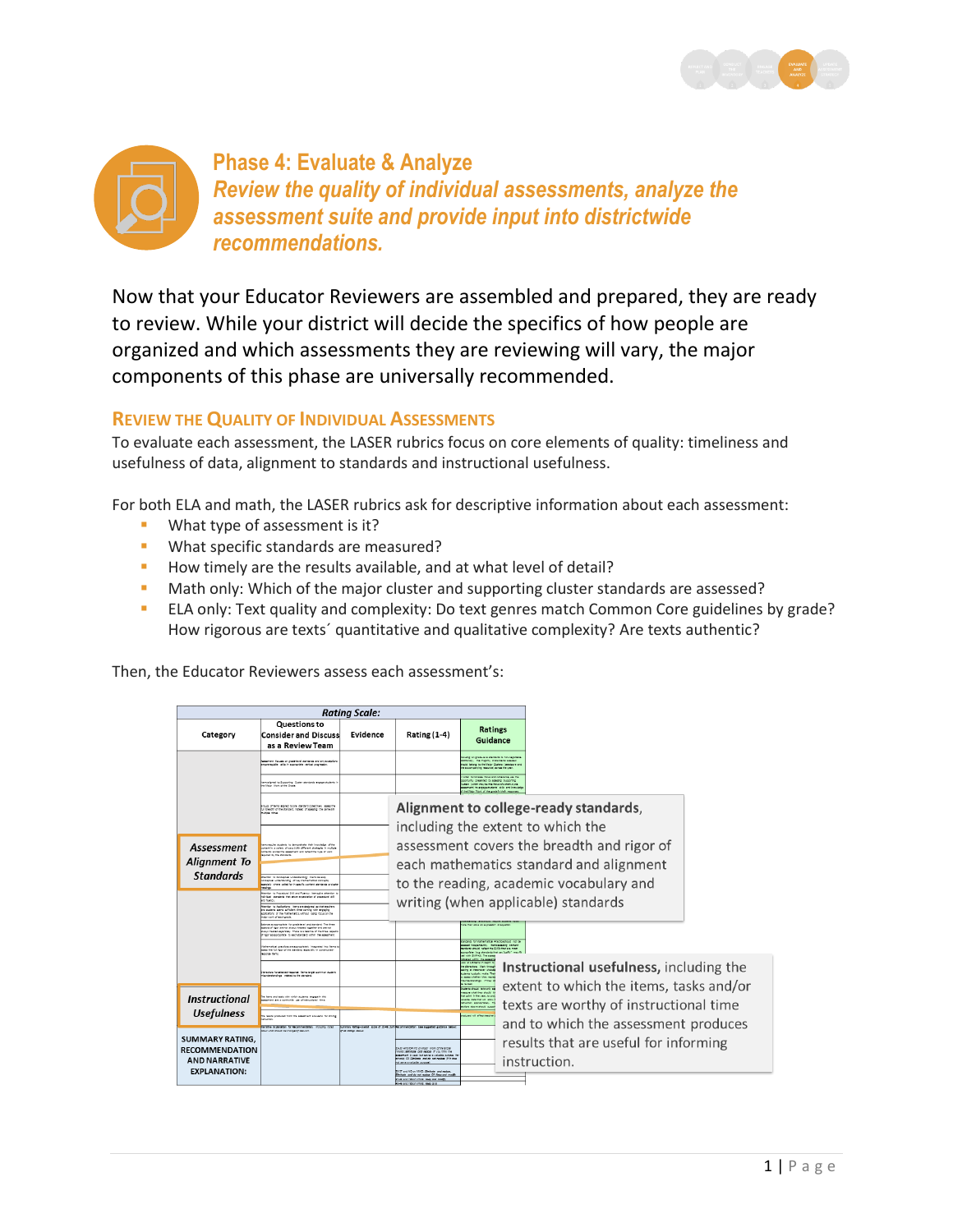

While the rubrics include a 1-4 rating system and ask reviewers to add up scores to get a sum that corresponds with a recommendation for the district, the rubric also allows for complexity and leaves room for educators to use their judgment and make decisions on a case-by-case basis. For example, the ELA rubric includes a separate score for Text Quality and Complexity that must be considered alongside the Summary Rating. And a "Narrative Explanation for Recommendation" is required for each assessment reviewed.

After reviewing an entire assessment and providing evidence for each criterion in the rubric and an overall scoring rationale, the Educator Reviewers will make one of four recommendations:

- **1. Eliminate and replace with a different assessment**
- **2. Eliminate and do not replace**
- **3. Keep and modify the assessment**
- **4. Keep the assessment as is**

# **ANALYZE THE ASSESSMENT SUITE AND PROVIDE INPUT INTO DISTRICTWIDE RECOMMENDATIONS**

In addition to considering the quality and usefulness of each assessment, the team should look at *all assessments given in a single school year for each given grade/subject* and determine if there are redundancies or gaps that may have implications for the assessment strategy. Looking at all assessments reviewed for a given grade and subject (e.g.  $4^{th}$  grade mathematics), the Educator Reviewers should ask:

- Does each assessment serve a clear and non-duplicative purpose?
- Which assessments help teachers and school teams most effectively inform their instruction?
- **•** Are there clear gaps/needs not currently being served by existing assessments? Are there ways to meet these needs with existing assessments, rather than adding an additional assessment?
- Are there obvious redundancies? Opportunities to eliminate or consolidate assessments?
- Which assessments have real benefits to teachers, students, parents and the system as a whole? What are those benefits and are they aligned to district and school priorities?
- **Of the assessments reviewed and those found most useful, what might strengthen the use of** assessment results for their intended uses?
- **Are there new insights about the assessment strategy based on your review of these** assessments at large?

For example, in  $4<sup>th</sup>$  grade, your inventory may uncover 7 math assessments and 6 ELA assessments, all of which are given at similar points during the year. The mathematics reviewers may evaluate 3 interim assessments (given in October, January and April), 2 endof-unit assessments and 2 diagnostic pre-tests. The English language arts team may evaluate 3 interim assessments (given in October, January and April) and 3 end-of-unit assessments. For math, the Educator Reviewers may recommend keeping 5 of the 7, and the ELA reviewers might recommend keeping all 6 but

# **//Implementation Tip:** *Convening the Educator Reviewers should be done in person if possible.*

In Phase 3, the first meeting (Convene the Educator Reviewers & Frame the Work) focuses on the goals of the work and initial inventory findings. The second meeting (Train and Model the Assessment Review Process) consists of a deep dive rubric training. At the third and subsequent meetings, Educator Reviewers are applying the LASER to evaluate assessments (Phase 4) and making recommendations. Ideally, the meetings would happen on a districtwide PD day, or the Educator Reviewers would have stipends or substitutes provided for ½ day meetings. The meetings can be done over webinar for a large district. We recommend that the "c" level sponsor of the work participates in the  $1<sup>st</sup>$  meeting and that the project manager (or a seasoned facilitator) leads the meetings. In Syracuse, sessions were held after-school, on Saturday, and via webinar.

shortening the length of the 3 end-of-unit assessments.